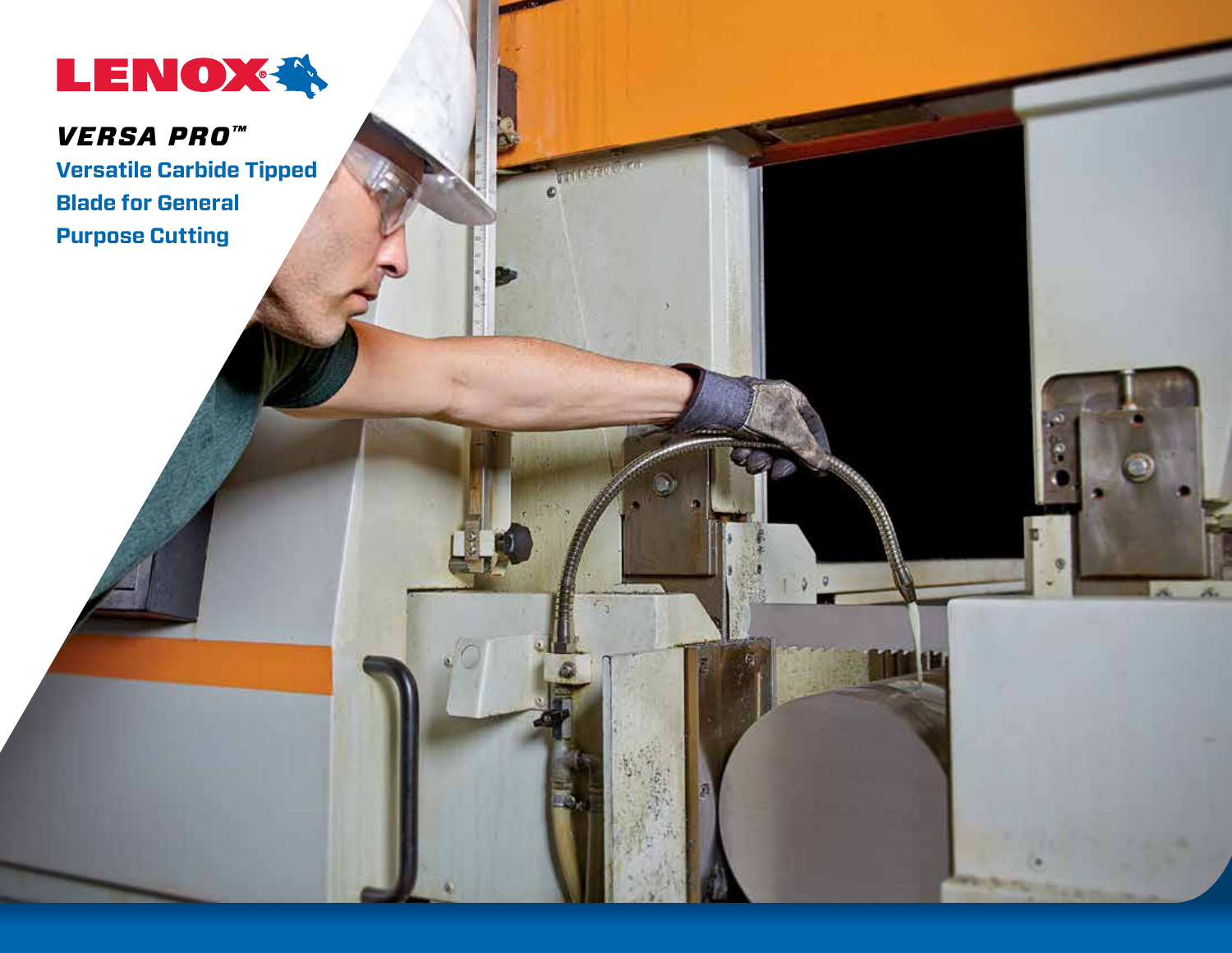

## *VERSA PRO™*

**Versatile Carbide Tipped Blade for General Purpose Cutting**

### *Long Blade Life In A Variety of Metals*

Proprietary grade of tungsten carbide tips with increased toughness retain a sharp cutting edge

Multi-chip tooth design balances the chip load and reduces the cutting forces

#### *Easy to Run With No Break In\**

Pre-honed cutting edge minimizes tooth chipping and eliminates the need to break-in the blade

### *Outstanding Part Finish*

Precision ground carbide tips have clean, sharp edges that deliver smoother parts

\* Break-in recommended for pieces larger than 10" (254mm)





| <b>WIDTH X THICKNESS</b> |                  | <b>TPI</b> |         |         |     |     |  |  |  |
|--------------------------|------------------|------------|---------|---------|-----|-----|--|--|--|
| <b>INCH</b>              | МM               | 0.9/1.1    | 1.0/1.4 | 1.4/2.0 | 2/3 | 3/4 |  |  |  |
| $1-1/4 \times .042$      | $34 \times 1.07$ |            |         |         |     |     |  |  |  |
| $1 - 1/2 \times 0.50$    | $41 \times 1.27$ |            |         |         |     |     |  |  |  |
| $2 \times .063$          | $54 \times 1.60$ |            |         |         |     |     |  |  |  |
| $2 - 5/8 \times .063$    | $67 \times 1.60$ |            |         |         |     |     |  |  |  |
| 3x.063                   | $80 \times 1.60$ |            |         |         |     |     |  |  |  |

Aluminum / Non-Ferrous Carbon Steels Bearing Steels Mold Steels Alloy Steels

Tool Steels Stainless Steels Titanium Alloys Nickel-based Alloys



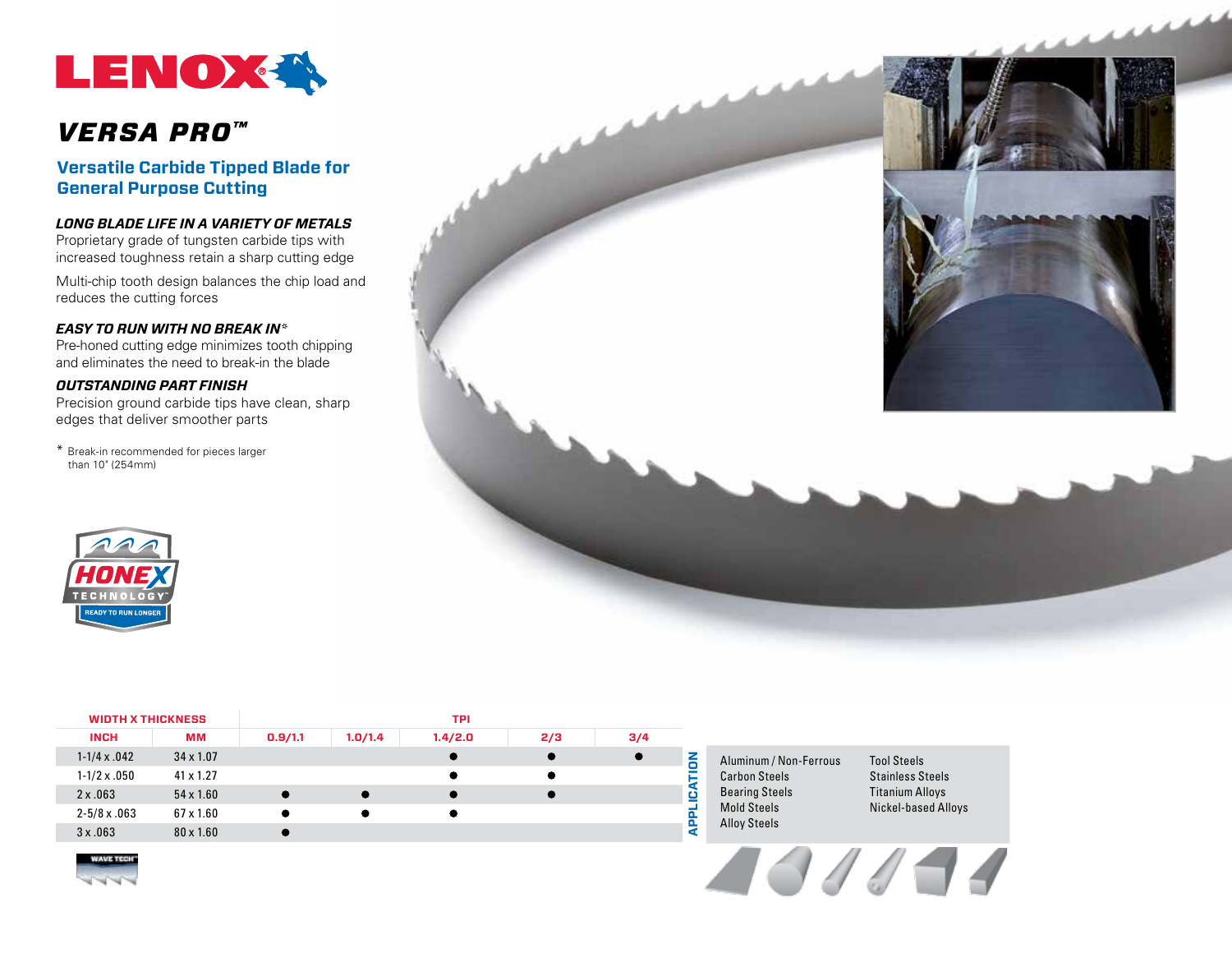## *The Most Versatile Blade from* **LENOX**

**Cuts The Widest Range of Metals Handles a large variety of material shapes and sizes Works on all of the most popular band saws**







### *HONED TOOTH EDGE*

Pre-honed cutting edge minimizes tooth chipping and eliminates the need to break-in\* the blade

\* Break-in recommended for pieces larger than 10" (254mm)

### *CARBIDE TOOTH SELECTION*

| <b>WIDTH OR DIAMETER OF CUT</b> |    |    |        |     |     |     |         |         |     |           |     |     |     |        |
|---------------------------------|----|----|--------|-----|-----|-----|---------|---------|-----|-----------|-----|-----|-----|--------|
| <b>INCHES</b>                   |    |    | ◠<br>ັ | 4   | 5   | 6   |         | 8       | 10  | 11<br>. . | 14  | 16  | 18  | $20+$  |
| MМ                              | 25 | 50 | 75     | 100 | 125 | 150 | 175     | 200     | 250 | 275       | 350 | 400 | 450 | $500+$ |
|                                 |    |    |        |     |     |     |         | 0.9/1.1 |     |           |     |     |     |        |
|                                 |    |    |        |     |     |     | 1.0/1.4 |         |     |           |     |     |     |        |
|                                 |    |    |        |     |     |     | 1.4/2.0 |         |     |           |     |     |     |        |
| 2/3                             |    |    |        |     |     |     |         |         |     |           |     |     |     |        |
| 3/4                             |    |    |        |     |     |     |         |         |     |           |     |     |     |        |